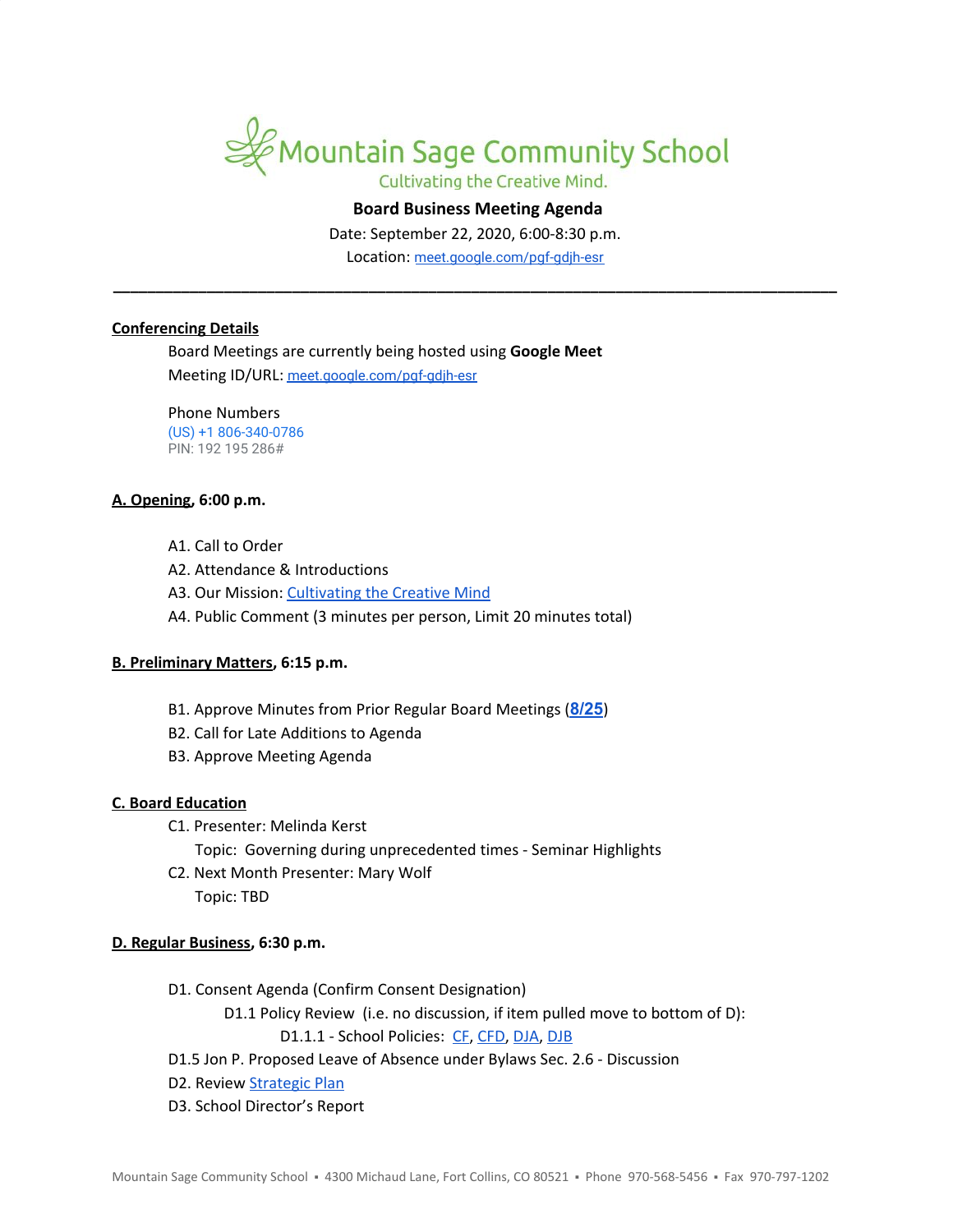- D3.1 Phase 3 Transition & Discussion
- D3.2 General Program Update
	- D3.2.1. Enrollment
	- D3.2.2. Staffing
	- D3.2.3. Parent Circle
	- D3.2.4. Culture
	- D3.2.5. Misc.

#### D4. Committee Updates

- D4.1 Finance Committee [Update](https://docs.google.com/document/d/1DgQJiCCj277N2raKNXrHRpw58jvjEjFpkLvW45vW-IA)
	- D4.1.1 Financials Review Schedule
- D4.2 Facilities Committee [Update](https://docs.google.com/document/d/1t_PYsjHj-ruXudKataZK2ybJkQVebEsPieLKdYL7DyM)
- D4.3 School Accountability Committee Update
- D4.4 Board Logistics Committee [Update](https://docs.google.com/document/d/1JfEcGYIMrqGmkwi1sJ11Y9QZgSiQ4PtdBicVtp93N30)
	- D4.4.1 Board members contact [information](https://docs.google.com/spreadsheets/d/1JMx7n0mobK7MQZG2Fxwi_Uptk6kkvUmtb7znG1WzC4A) up-to-date?
	- D4.4.2 Board communications in the Beat newsletter
	- D4.4.3 Board member recruitment (incl. Parent nights?)
- D4.5 Policy Discussion
	- D4.5.1 September Reviewing School Policies: [DKC](https://drive.google.com/open?id=1t0zO6vXC_h3G_EcJu1UZNcMRi75sEiSqoDYrBq8SVq4), [DN](https://drive.google.com/open?id=1W_coSYJPuJFNflUq1nr7XwSFfWkJpxueVx3ZhXcEjnM), [ECAF,](https://drive.google.com/open?id=1rjyKgycftkPXRhtKFf8xLejHk6rv8R-17ZC49EzO8YA) [ECF](https://drive.google.com/open?id=1Knkhdx0RQRhYofki-GwUS_0kGYD8ZsWaihOwWxrccWA)
- D5. Items of the Month (from Board [calendar](https://docs.google.com/document/d/12S6s-qevYMsnj8Cr2yw6uMO7S7hL3gz2oKvXZk5ZndQ/edit?usp=sharing))
	- D5.1 Sep Welcome letter to school community President
	- D5.2 Sep First draft of audit to PSD on meeting agenda Business Manager/Director
	- D5.3 Sep Determine open number of board seats for election Logistics
	- D5.4 Oct Current year budget revisions and count day results discussion Board/Finance Committee, Director
	- D5.5 Oct Policy review check-in: where are we, are we on pace? Logistics
- D6. Scheduling Matters
- D7. Miscellaneous
	- D7.1 Director Review Timeline

#### **E. Closing, 8:30 p.m.**

- E1. List Assigned Action Items
- E2. Review [Upcoming](https://www.mountainsage.org/calendars/) School Calendar Events, Board Member Attendance
- E3. Call for Final Comments
- E4. Move to Adjourn
- E5. Closing Verse:

*Steadfast I stand in existence. With certainty I tread life's path. Love I cherish in the depths of my being. Hope I place in every deed. Confidence I place in every thought.*